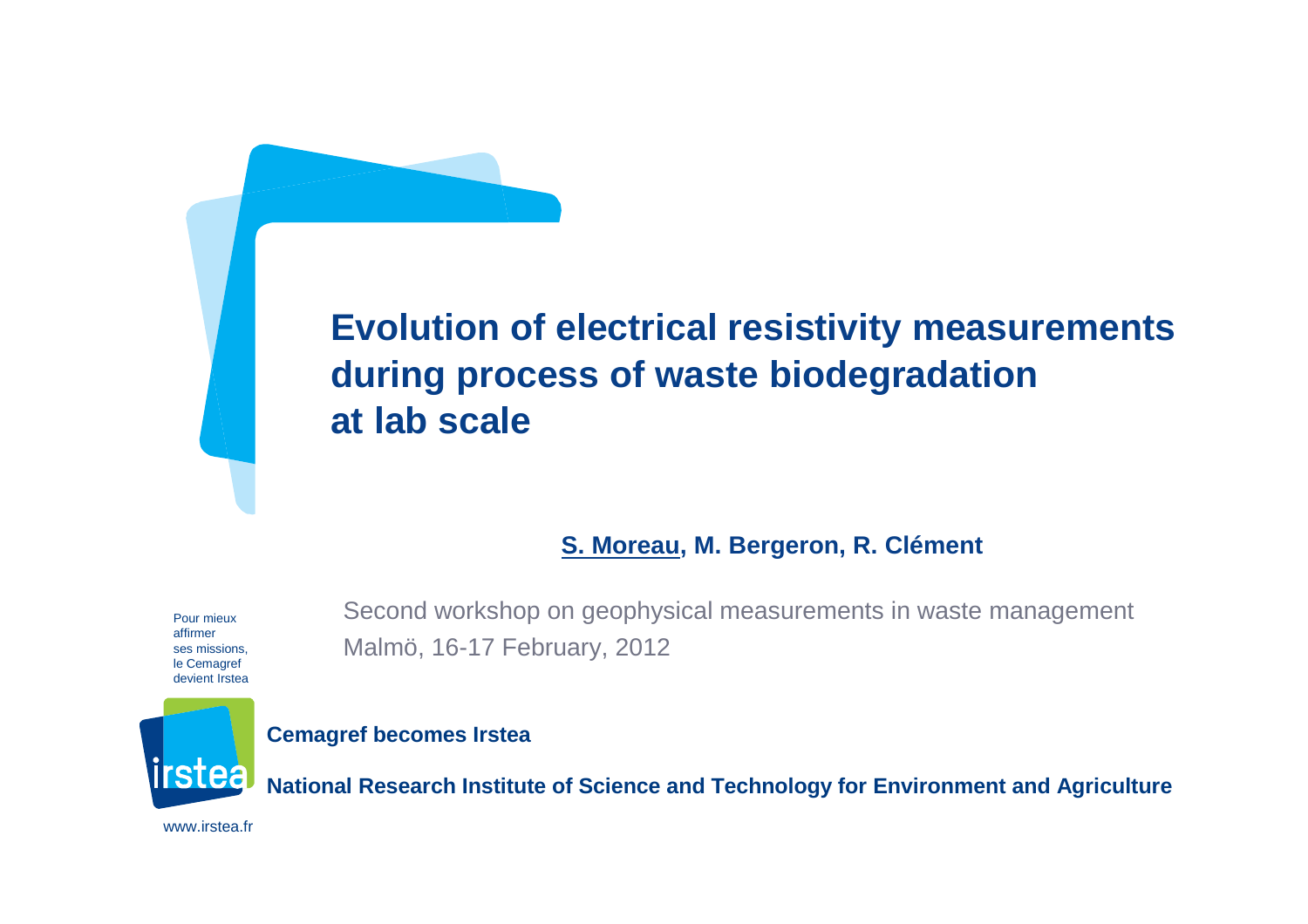# **Introduction**

Many resistivity surveys have been conducted these last years

the main aims were :

- ……

- variation of water content during leachate flows
- gas detection in landfills
- temperature investigation to detect fire in waste mass

but the long term evolutions of resistivity are difficult to explainand waste composition seems to be influent on measurements

Malmö, 201216-17 February

irstea

Laboratory tests were imagined to study this question

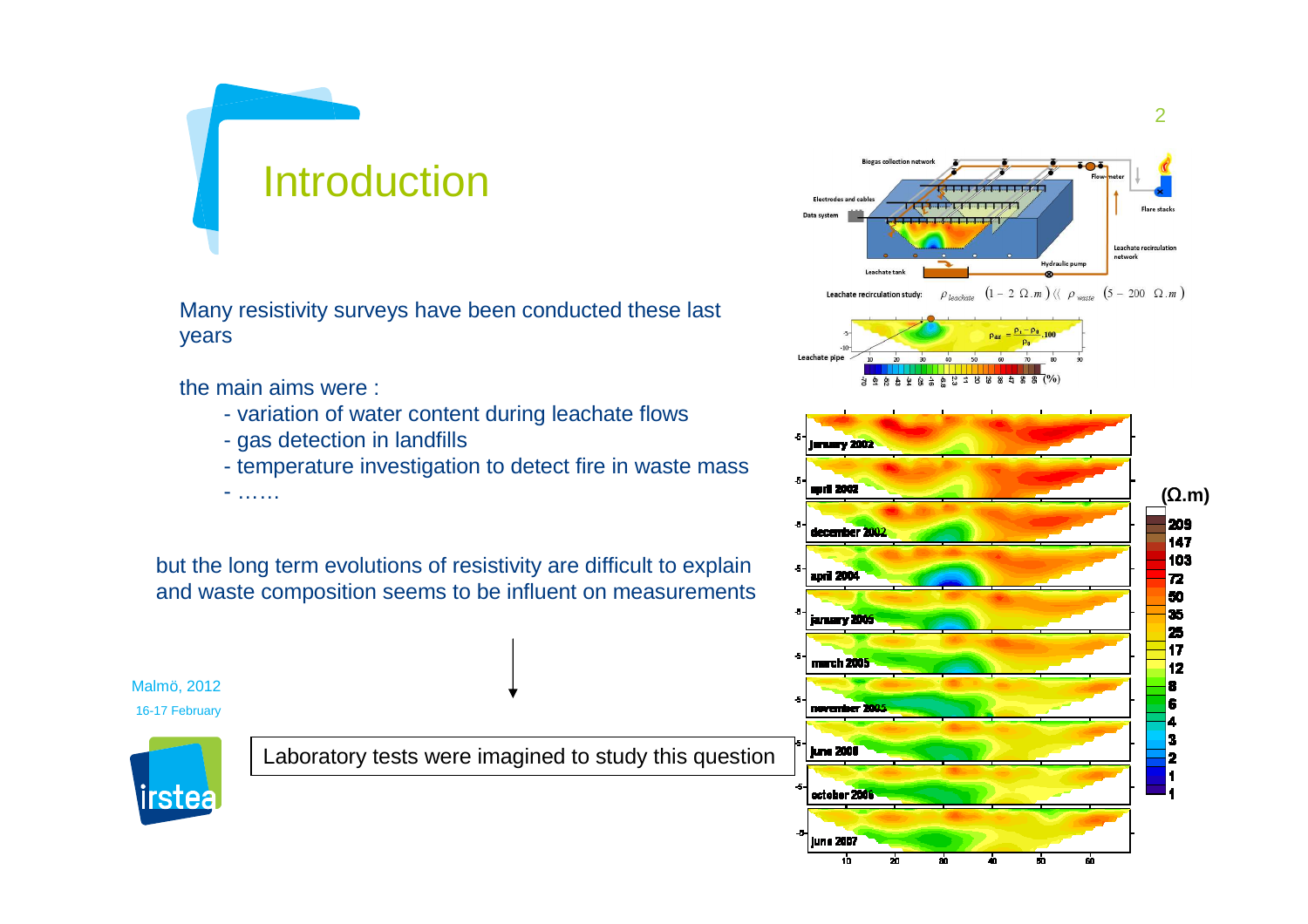cylindrical cell in PVC: - internal diameter: 0.150m - volume: 3 liters

temperature - 1 sensor in the middle of the cell

- resistivity device 16 electrodes
- - 124 quadrupoles
	- Syscal Pro (Iris instruments)

- biodegradation analyse bag for biogas sampling (volume)
	- biogas analyse with chromatograph
	- pH and conductivity of leachateinjected/collected







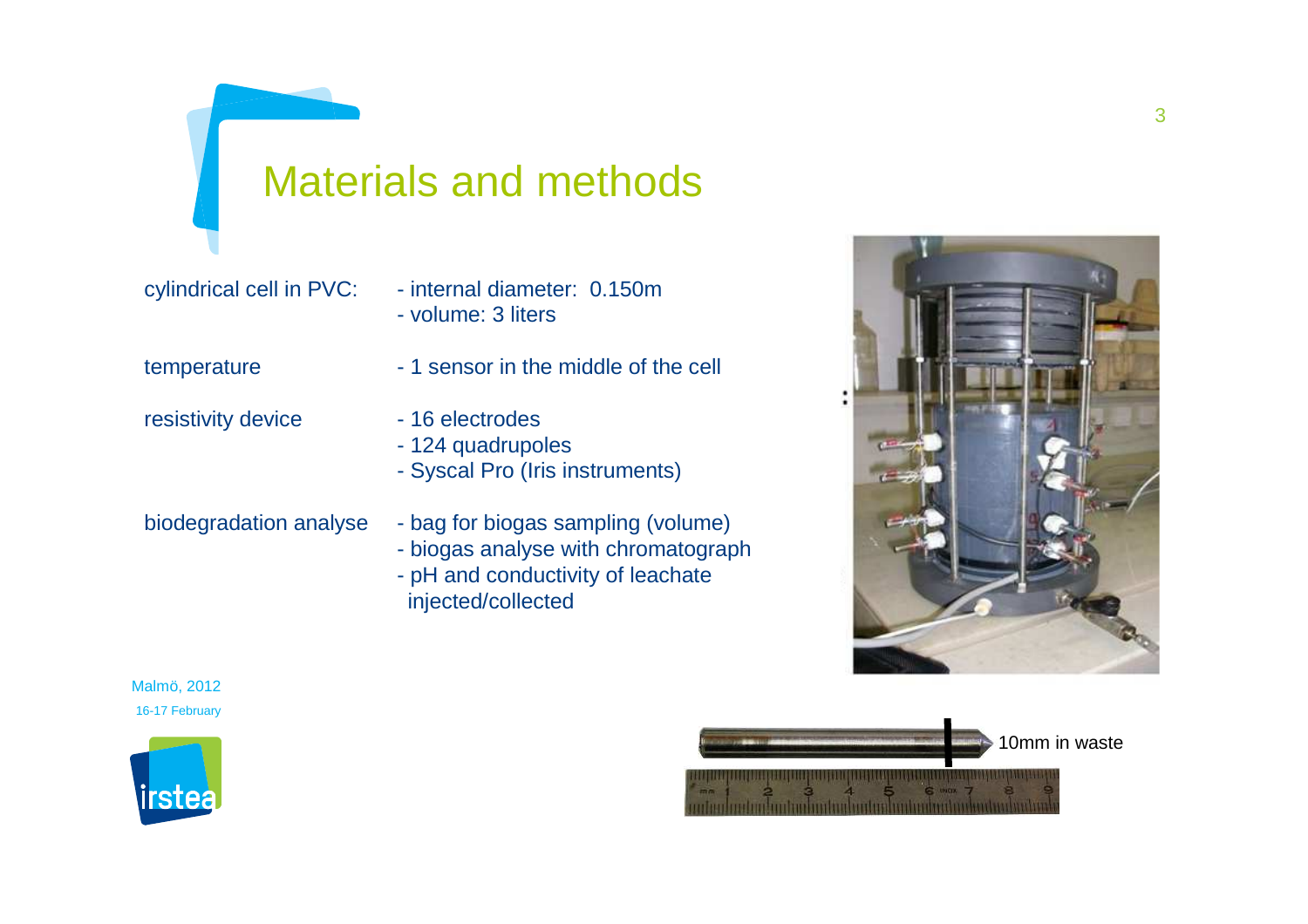#### Waste: - Modecom model (France, 2007)

- granulometry: 10 mm
- moistened with digested treatment plant sludge
- saturation and drainage with synthetic leachate (SL) or green waste composting plateform leachate (WCL)







| <b>Organic Waste</b> | 28.6% | Unclassified<br>combustibles   | 3.3%  |
|----------------------|-------|--------------------------------|-------|
| Paper                | 16.1% | Glass                          | 13.1% |
| Cardboard            | 9.3%  | <b>Metals</b>                  | 4.1%  |
| <b>Composites</b>    | 1.4%  | Unclassified<br>incombustibles | 6.8%  |
| <b>Textiles</b>      | 2.6%  | Hazardous waste                | 0.5%  |
| Sanitary<br>textiles | 3.1%  | $Fines < 20$ mm                | 0.0%  |
| <b>Plastics</b>      | 11.1% |                                |       |

Experimental conditions

- low density 0.36 kg/kg (dry mass)
- field capacity to start the test after saturation and drainage phase
- controlled temperature 35 $\mathbb C$

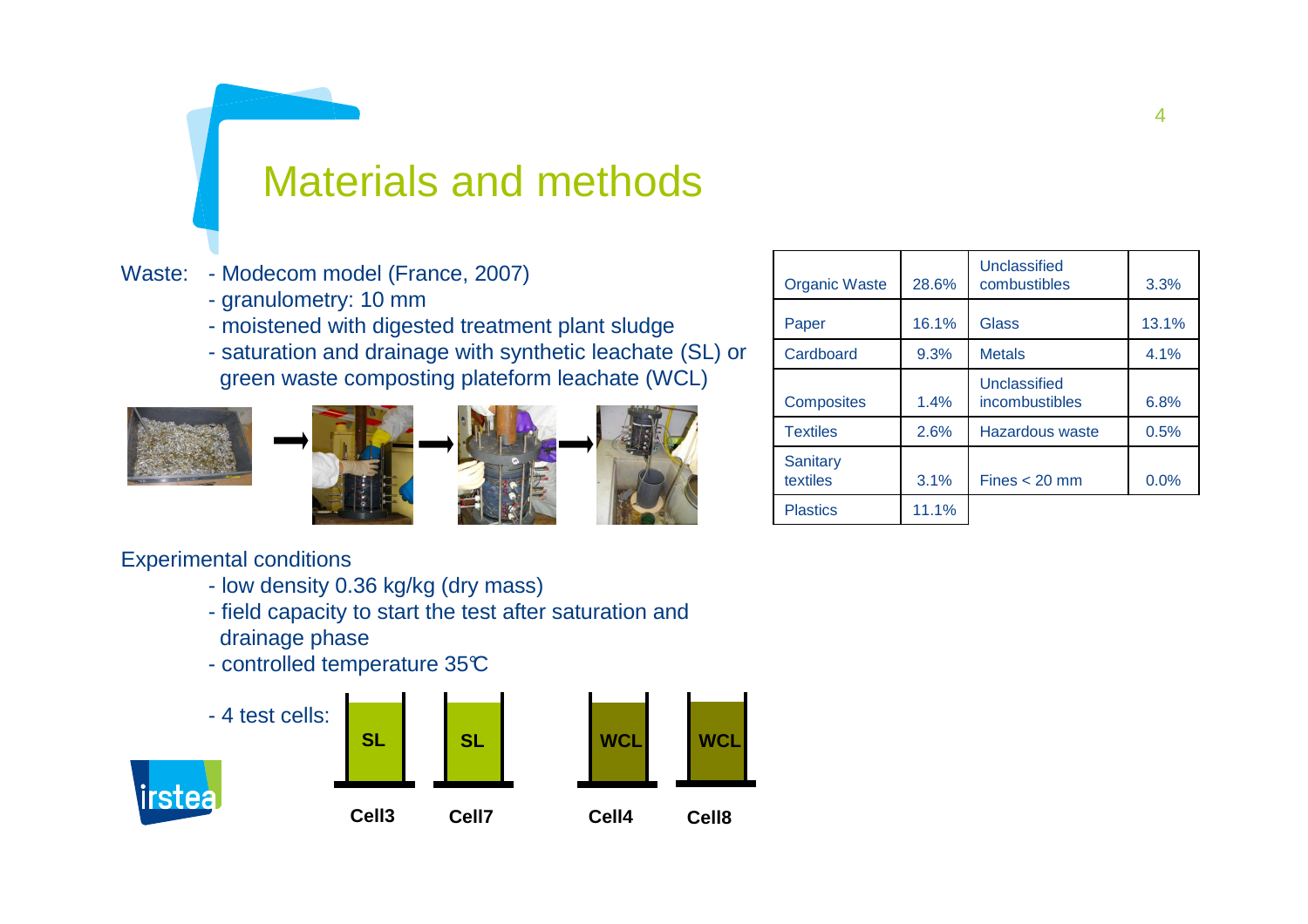MSW anaerobic biodegradation: 4 steps process

- Hydrolysis
- Acidogenesis
- Acetogenesis
- Methanogenesis: CH $_{\rm 4}$ , CO $_{\rm 2}$

Key parameters:

*irstea* 

- pH, temperature
- Volatile fatty acids concentration
- oxygen content
- moisture content





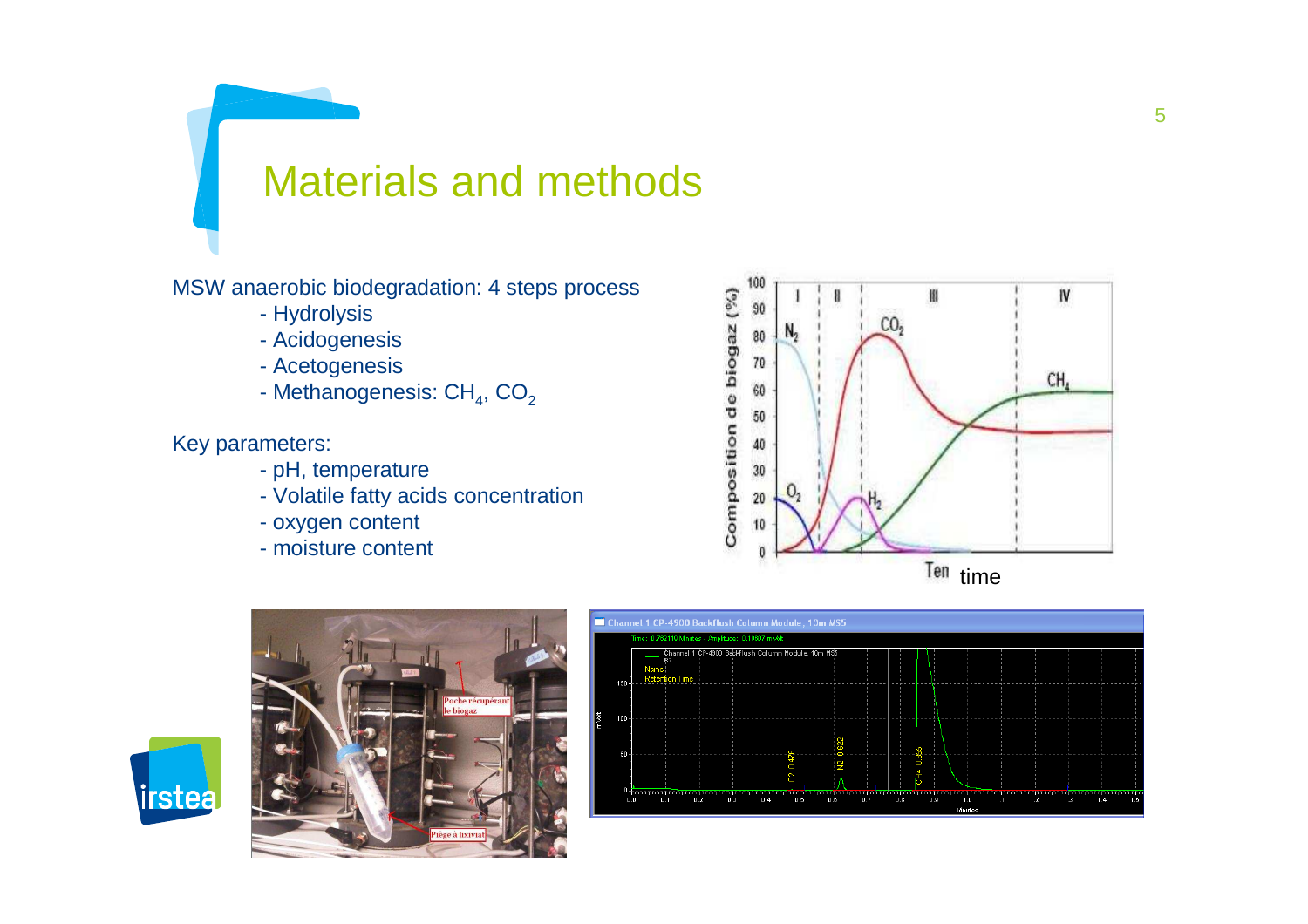Electrical resistivity measurements:

- geometric factors evaluated with measurements and simulation (F3D-Lab),
- interpreted resistivity calculated with BERT(Gunther et al; 2007)
- Average resistivity is calculated using only 1/3 of interpreted resistivity at the middle of the test cell to avoid side effects from the top and the bottom



16 electrodes - 124 quadrupoles



Malmö, 201216-17 February

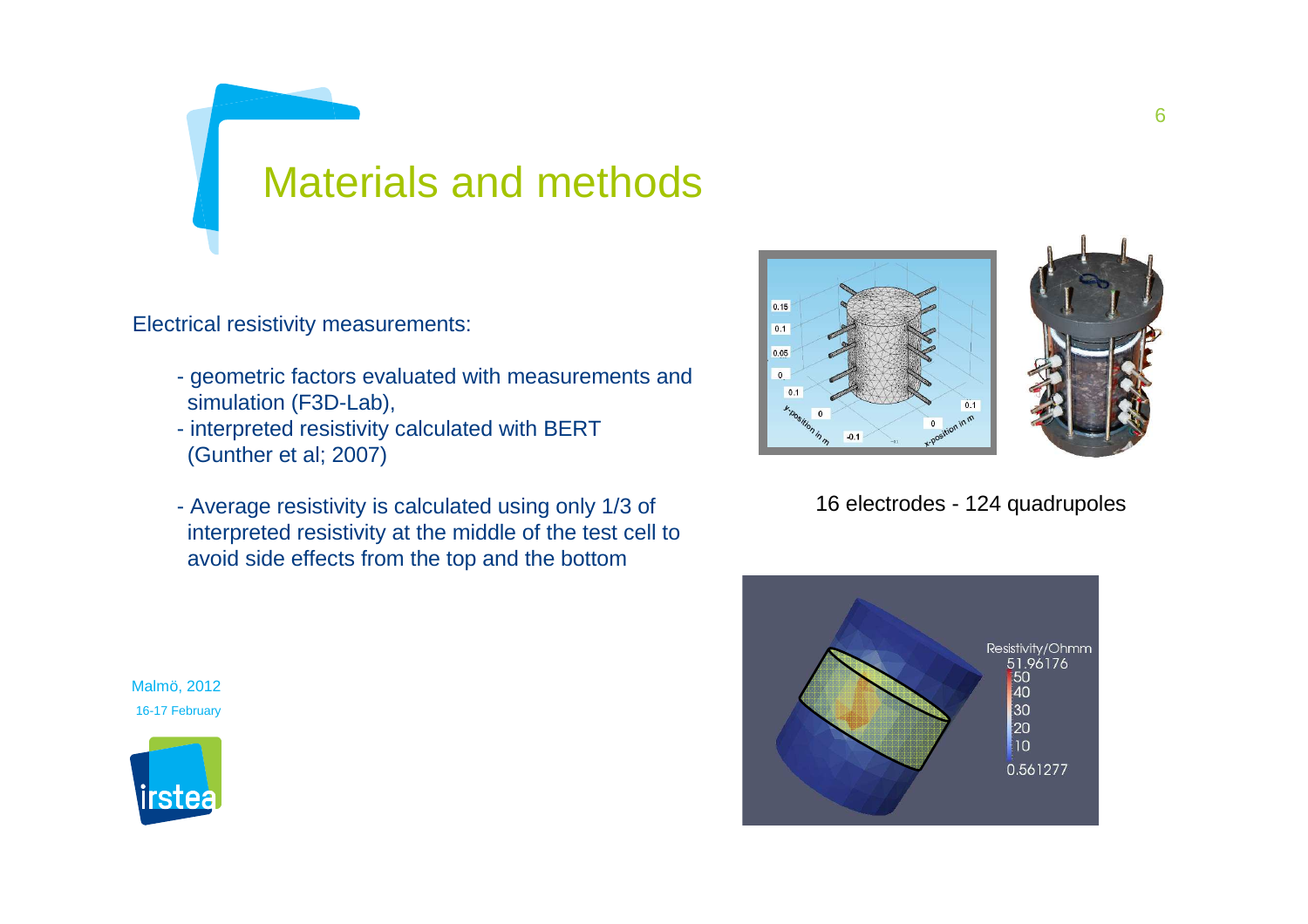# Results and discussions

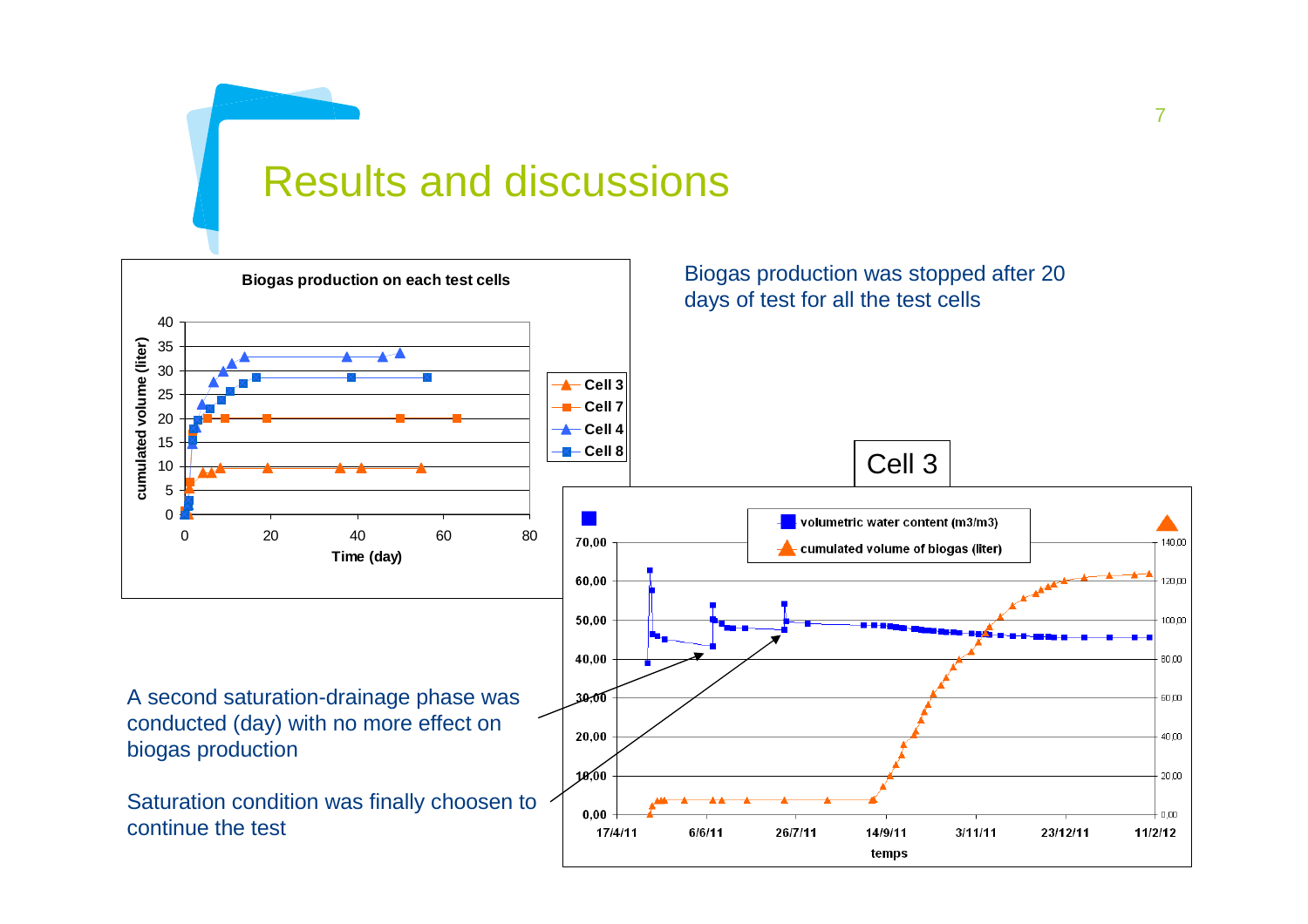### Results and discussions

Cell 3: Modecom waste + synthetic leachate





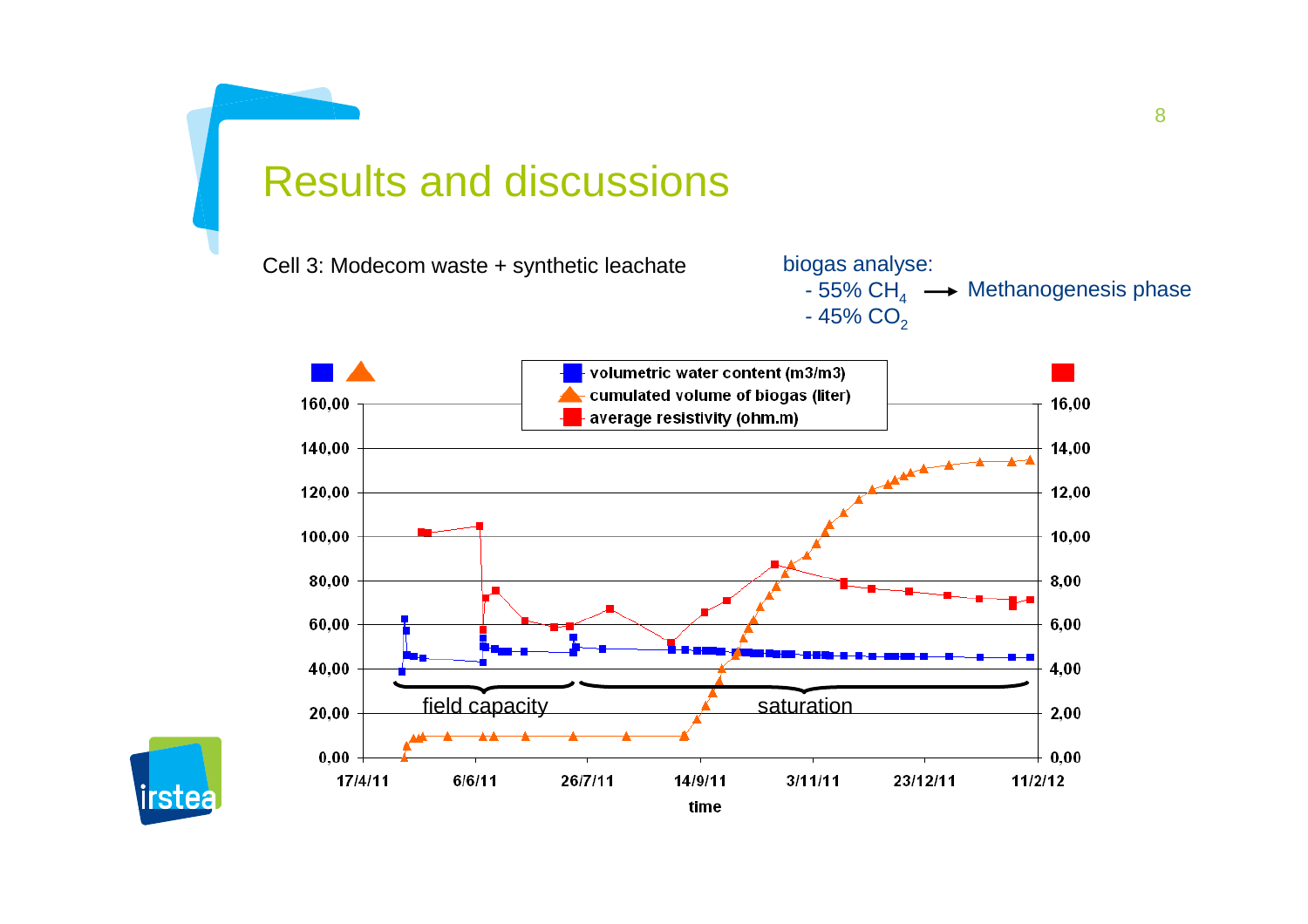# Results and discussions

Cell 8: Modecom waste + green waste composting plateform leachate



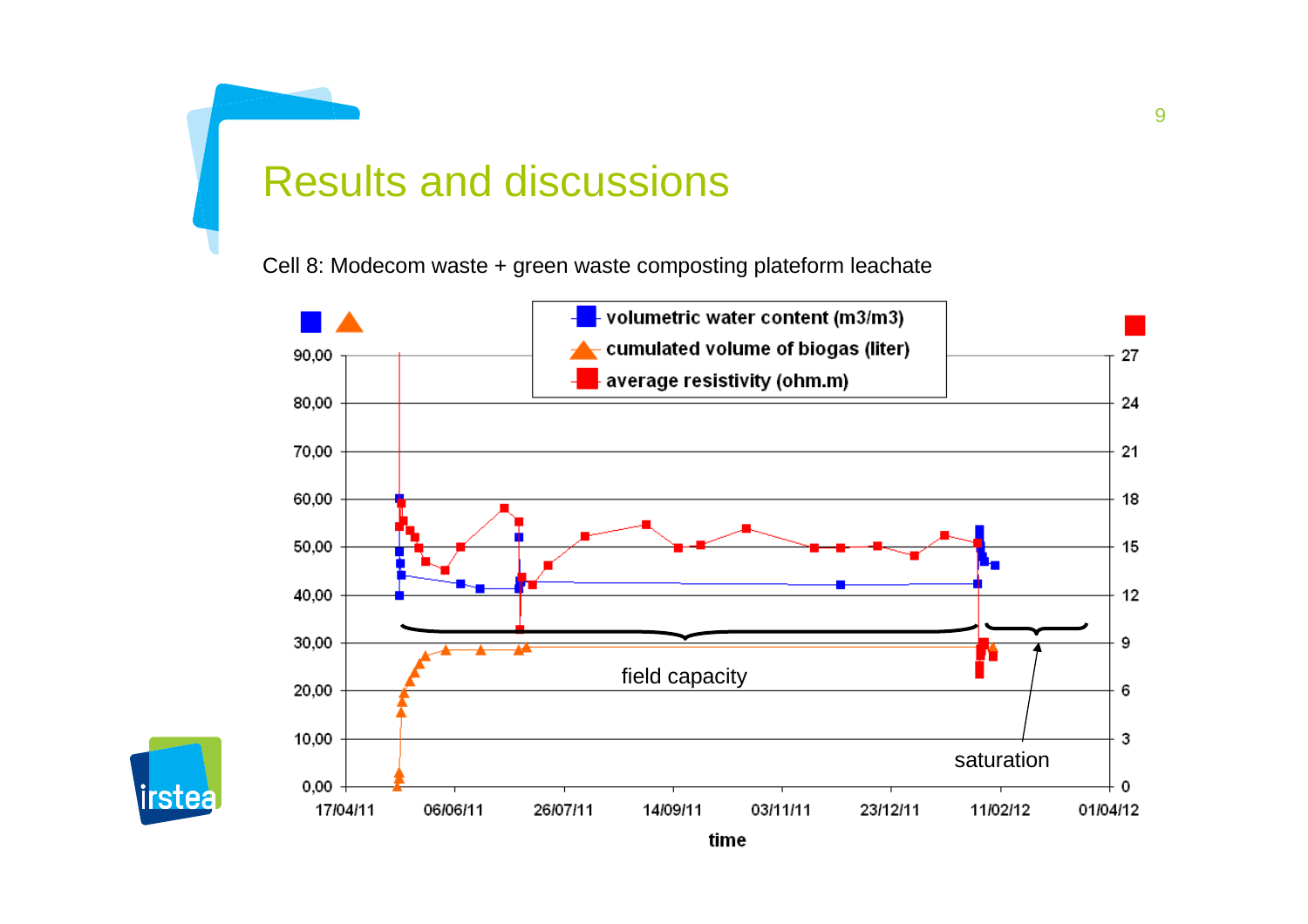

- The four test cells are still in hand
- Field capacity does not seem to be the best hydraulic condition to boost waste biodegradation
- resistivity variations are observed without significant evolution of water content
- resistivity variations (increasing) appear during biogas production
- Analyses of leachate composition (pH, VFA, ….) are managed to understand its chemical composition